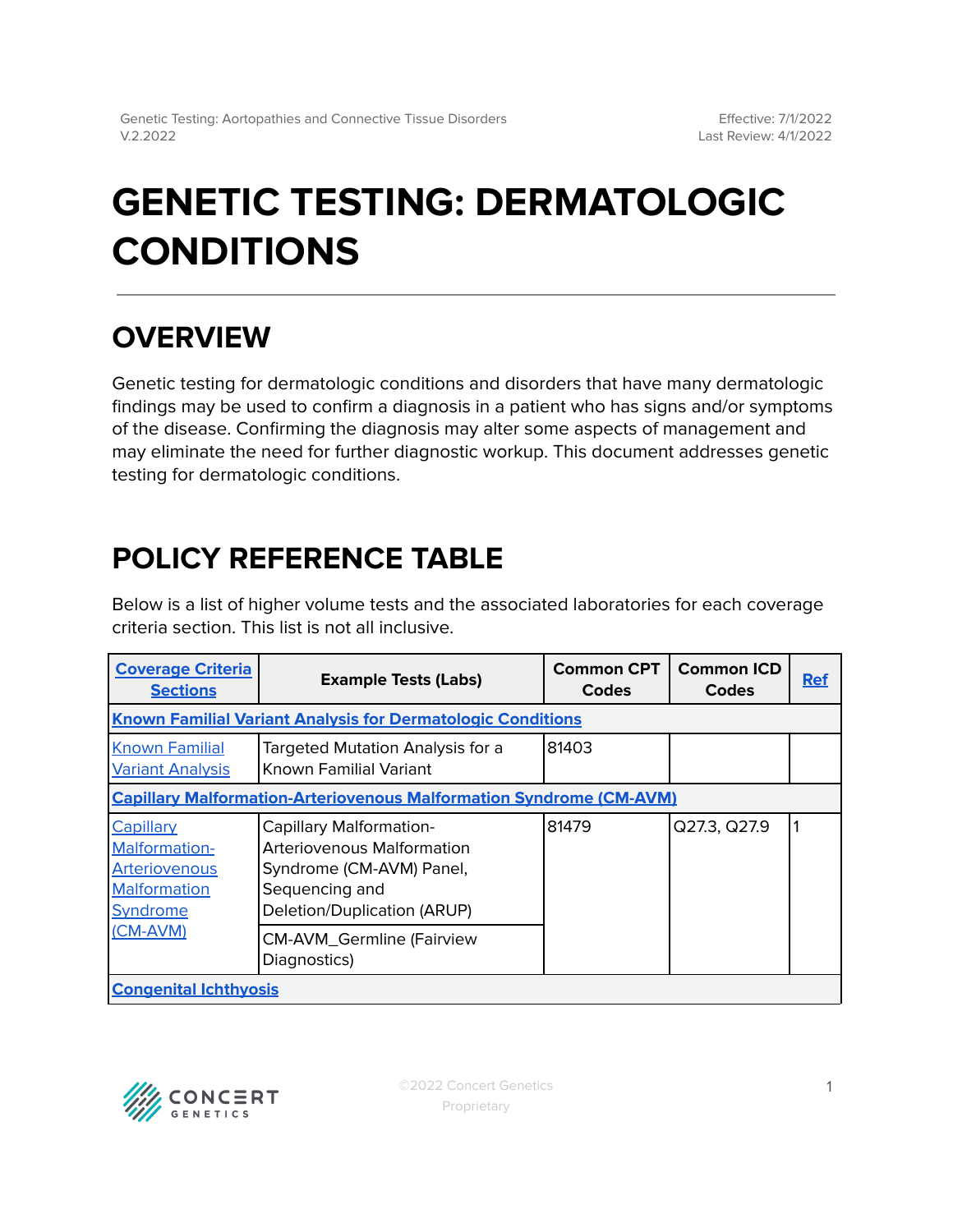Genetic Testing: Aortopathies and Connective Tissue Disorders V.2.2022

| Congenital<br><b>Ichthyosis</b><br><b>Multigene Panels</b>        | Ichthyosis Panel (Blueprint Genetics)                                            | 81405, 81479,<br>81525 | Q80    | 2, 5,<br>6 |  |  |  |
|-------------------------------------------------------------------|----------------------------------------------------------------------------------|------------------------|--------|------------|--|--|--|
|                                                                   | Ichthyosis NGC Panel (Connective<br><b>Tissue Gene Tests)</b>                    |                        |        |            |  |  |  |
|                                                                   | Invitae Congenital Ichthyosis Panel<br>(Invitae)                                 |                        |        |            |  |  |  |
| <b>Epidermolysis Bullosa</b>                                      |                                                                                  |                        |        |            |  |  |  |
| <b>Epidermolysis</b><br><b>Bullosa Multigene</b><br><b>Panels</b> | Epidermolysis Bullosa Panel<br>(Blueprint Genetics)                              | 81406, 81479,<br>81525 | Q81    | 3, 4       |  |  |  |
|                                                                   | Epidermolysis Bullosa NGS Panel<br>(Connective Tissue Gene Tests)                |                        |        |            |  |  |  |
|                                                                   | Invitae Epidermolysis Bullosa and<br>Palmoplantar Keratoderma Panel<br>(Invitae) |                        |        |            |  |  |  |
| <b>Covered Dermatologic Conditions</b>                            |                                                                                  |                        |        |            |  |  |  |
| Covered<br>Dermatologic<br><b>Conditions</b>                      | See Below                                                                        | 81401-81408,<br>81479  | Varies | 5, 6,<br>7 |  |  |  |

## **OTHER RELATED POLICIES**

This policy document provides coverage criteria for Genetic Testing for Dermatologic Conditions. Please refer to:

- **Genetic Testing: Hereditary Cancer Susceptibility** for coverage criteria related to hereditary cancer syndromes that may have or present with dermatologic findings.
- *●* **Genetic Testing: Multisystem Inherited Disorders, Intellectual Disability, and Developmental Delay** for coverage criteria related to tuberous sclerosis, neurofibromatosis, HHT, incontinentia pigmenti, proteus syndrome, pseudoxanthoma elasticum, and other disorders that affect the skin and other organ systems.
- **Genetic Testing: General Approach to Genetic Testing** for coverage criteria related to genetic testing for a dermatologic condition that is not specifically discussed in this or another more specific policy.



©2022 Concert Genetics Proprietary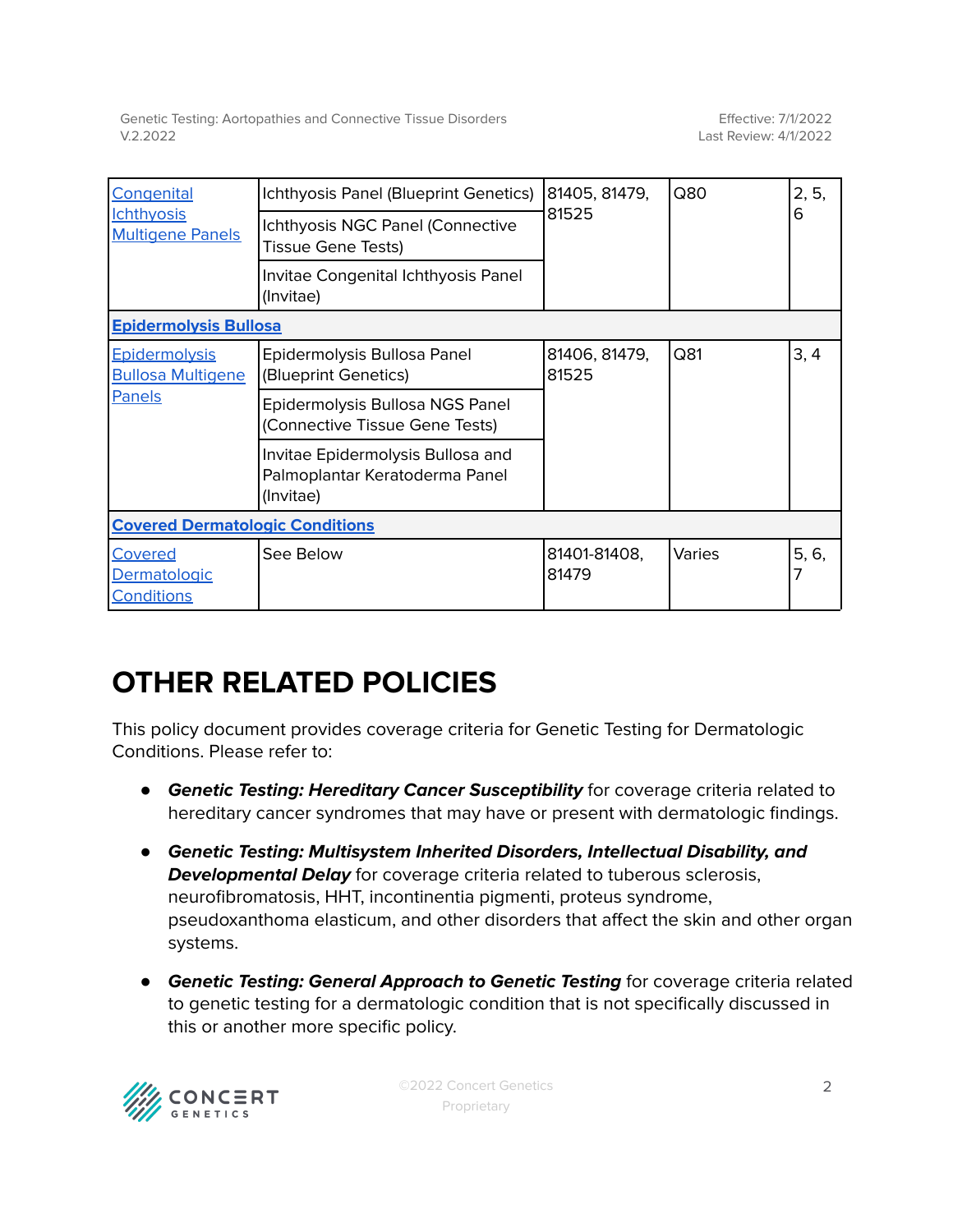## <span id="page-2-0"></span>**COVERAGE CRITERIA**

## <span id="page-2-1"></span>**KNOWN FAMILIAL VARIANT ANALYSIS FOR DERMATOLOGIC CONDITIONS**

- I. Targeted mutation analysis for a known familial variant (81403) may be considered **medically necessary** when:
	- A. The member has a close [relative](#page-5-1) with a known pathogenic or likely pathogenic variant causing the condition.
- II. Targeted mutation analysis for a known familial variant (81403) is considered **investigational** for all other indications.

[back](#page-0-0) to top

### <span id="page-2-2"></span>**CAPILLARY MALFORMATION-ARTERIOVENOUS MALFORMATION (CM-AVM) SYNDROME**

### **RASA1 and EPHB4 Sequencing and/or Deletion/Duplication Analysis or Multigene Panel**

- I. RASA1 and EPHB4 sequencing and/or deletion/duplication analysis or multi-gene panel analysis (81479) to establish a diagnosis of capillary malformation-arteriovenous malformation (CM-AVM) syndrome is considered **medically necessary** when:
	- A. The member displays one or more of the following:
		- 1. Capillary malformations
		- 2. Arteriovenous malformations/arteriovenous fistulas
		- 3. Parkes Weber syndrome phenotype, a cutaneous capillary malformation associated with underlying multiple micro-AVFs and soft-tissue and skeletal hypertrophy of the affected limb

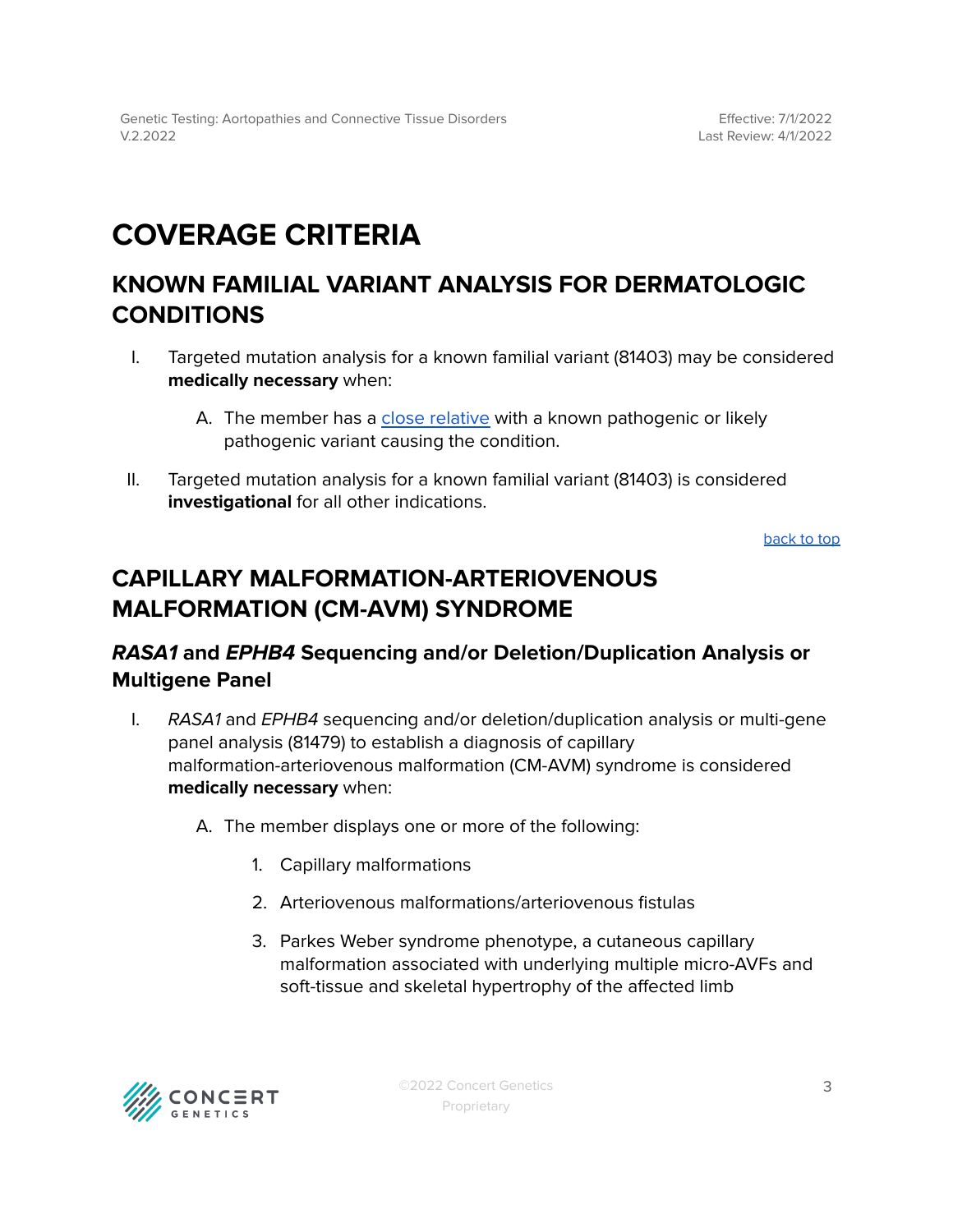Genetic Testing: Aortopathies and Connective Tissue Disorders V.2.2022

Effective: 7/1/2022 Last Review: 4/1/2022

II. RASA1 and EPHB4 sequencing and/or deletion/duplication analysis or multi-gene panel analysis (81479) to establish a diagnosis of capillary malformation-arteriovenous malformation (CM-AVM) syndrome is considered **investigational** for all other indications.

[back](#page-0-0) to top

### <span id="page-3-0"></span>**CONGENITAL ICHTHYOSIS**

### <span id="page-3-1"></span>**Congenital Ichthyosis Multigene Panel**

- I. Multigene panel analysis to include at least ABCA12, ALOX12B, ALOXE3, CASP14, CERS3, CYP4F22, LIPN, NIPAL4, PNPLA1, SDR9C7, SLC27A4, and TGM1 to establish or confirm a diagnosis of congenital ichthyosis (81405, 81479, 81525) is considered **medically necessary** when:
	- A. The member has scaly skin with or without a history of harlequin ichthyosis, collodion membrane, or thick, hyperkeratotic skin, **AND**
	- B. One or more of the following:
		- 1. Ectropion (eversion of eyelids)
		- 2. Eclabium (eversion of lips)
		- 3. Scarring alopecia
		- 4. Palmar and/or plantar hyperkeratosis
		- 5. Erythroderma (red skin)
- II. Multigene panel analysis to establish or confirm a diagnosis of congenital ichthyosis (81405, 81479, 81525) is considered **investigational** for all other indications.

[back](#page-0-0) to top

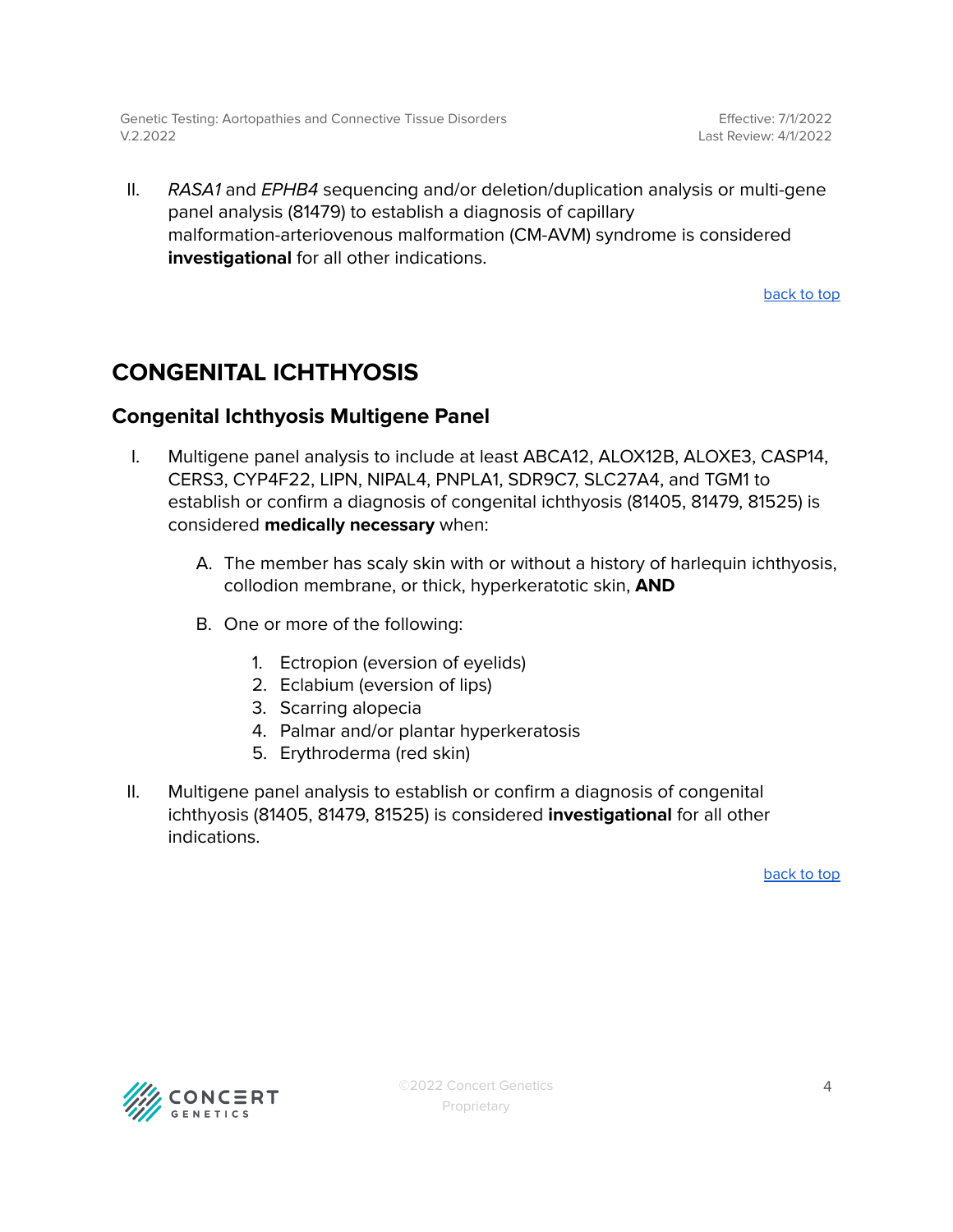## <span id="page-4-0"></span>**EPIDERMOLYSIS BULLOSA**

### <span id="page-4-1"></span>**Epidermolysis Bullosa Multigene Panel**

- I. Multigene panel analysis that includes at least EXPH5, TGM5, KRT5, KRT14, ITGA6, ITGB4, PLEC, to establish or confirm a diagnosis of epidermolysis bullosa (8147981406, 81479, 81525) is considered **medically necessary** when:
	- A. The member has fragility of the skin manifested by blistering with little or no trauma, **AND**
	- B. The member has the presence of blistering that:
		- 1. May be present in the neonatal period**, OR**
		- 2. Primarily affects the hands and feet but can affect the whole body, **OR**
		- 3. Occurs in annular or curvilinear groups or clusters**, OR**
		- 4. Can lead to progressive brown pigmentation interspersed with hypopigmented spots on the trunk and extremities that frequently disappears in adult life**, OR**
		- 5. Is associated with palmar and plantar hyperkeratosis that may be severe **AND**
	- C. **The member has o**ne or more of the following:
		- 1. Nail dystrophy**, OR**
		- 2. Milia**, OR**
		- 3. Congenital pyloric atresia**, OR**
		- 4. Ureteral and renal anomalies, including hydronephrosis, ureterocele, absent bladder, dysplastic kidneys, urinary collecting system/kidney duplication, obstructive uropathy, and glomerulosclerosis.
- II. Multigene panel analysis to establish or confirm a diagnosis of epidermolysis bullosa (81406, 81479, 81525) is considered **investigational** for all other indications.

[back](#page-0-0) to top

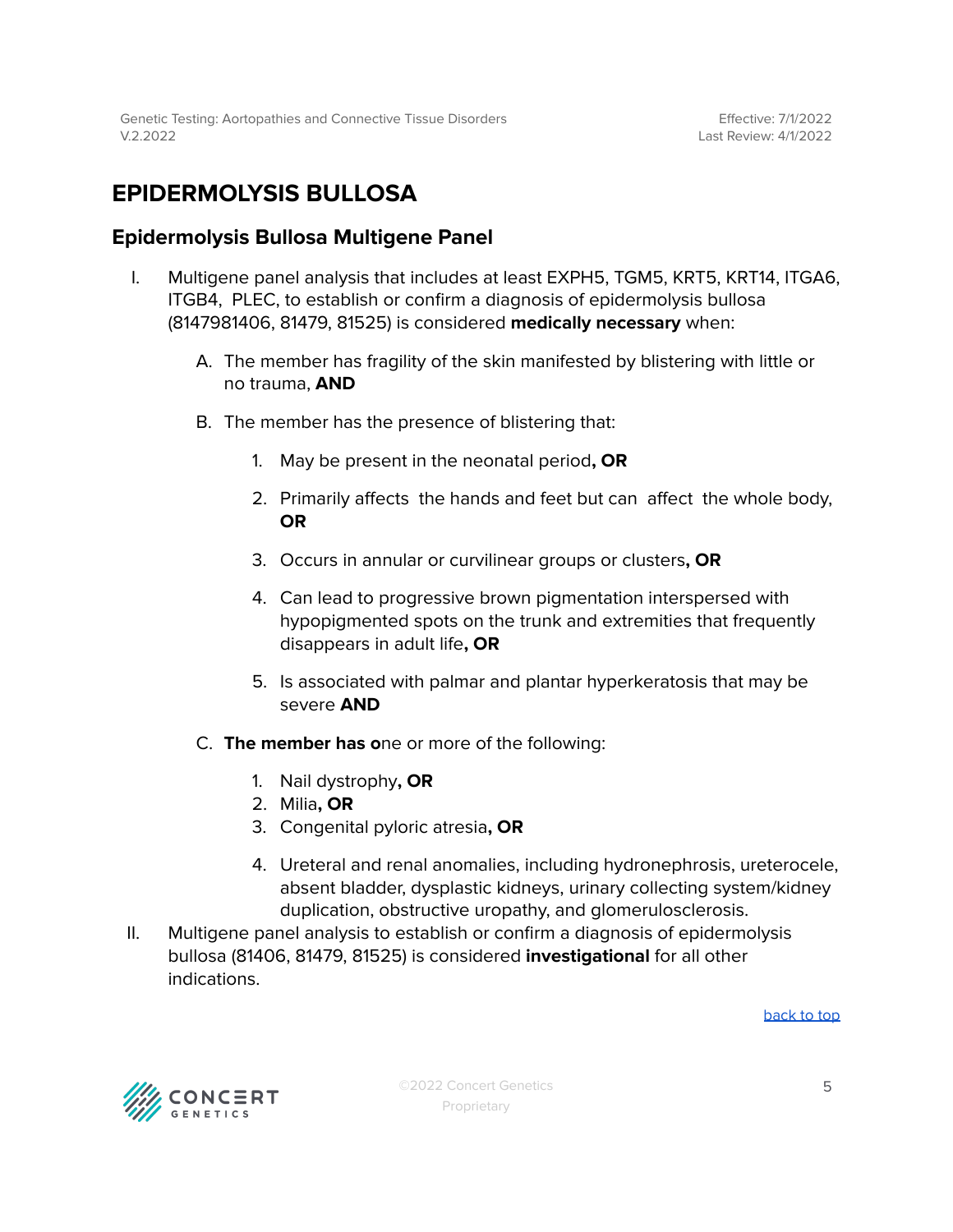## <span id="page-5-0"></span>**OTHER COVERED DERMATOLOGIC CONDITIONS**

The following is a list of conditions that have a known genetic association. Due to their relative rareness, it may be appropriate to cover these genetic tests to establish or confirm a diagnosis.

- I. Genetic testing to establish or confirm one of the following dermatologic conditions to guide management is considered **medically necessary** when the member demonstrates clinical features\* consistent with the condition (the list is not meant to be comprehensive, see II below):
	- A. Hidrotic [Ectodermal](https://www.ncbi.nlm.nih.gov/books/NBK1200/) Dysplasia 2 (Clouston Syndrome)
	- B. [Hypohidrotic](https://www.ncbi.nlm.nih.gov/books/NBK1112/) Ectodermal Dysplasia
	- C. Ocular [albinism,](https://www.ncbi.nlm.nih.gov/books/NBK1343/) X-linked
	- D. [Oculocutaneous](https://www.ncbi.nlm.nih.gov/books/NBK1510/) albinism
- II. Genetic testing to establish or confirm the diagnosis of all other dermatologic conditions not specifically discussed within this or another medical policy will be evaluated by the criteria outlined in General Approach to Genetic Testing (see policy coverage criteria).

\*Clinical features for a specific disorder may be outlined in resources such as [GeneReviews,](https://www.ncbi.nlm.nih.gov/books/NBK1116/) [OMIM,](https://www.omim.org/) [National](https://medlineplus.gov/) Library of [Medicine,](https://medlineplus.gov/) Genetics Home [Reference](https://medlineplus.gov/genetics/) or other scholarly source.

## <span id="page-5-1"></span>**NOTES AND DEFINITIONS**

- 1. **Close relatives** include first, second, and third degree blood relatives:
	- a. **First-degree relatives** are parents, siblings, and children
	- b. **Second-degree relatives** are grandparents, aunts, uncles, nieces, nephews, grandchildren, and half siblings
	- c. **Third-degree relatives** are great grandparents, great aunts, great uncles, great grandchildren, and first cousins

[back](#page-0-0) to top



©2022 Concert Genetics Proprietary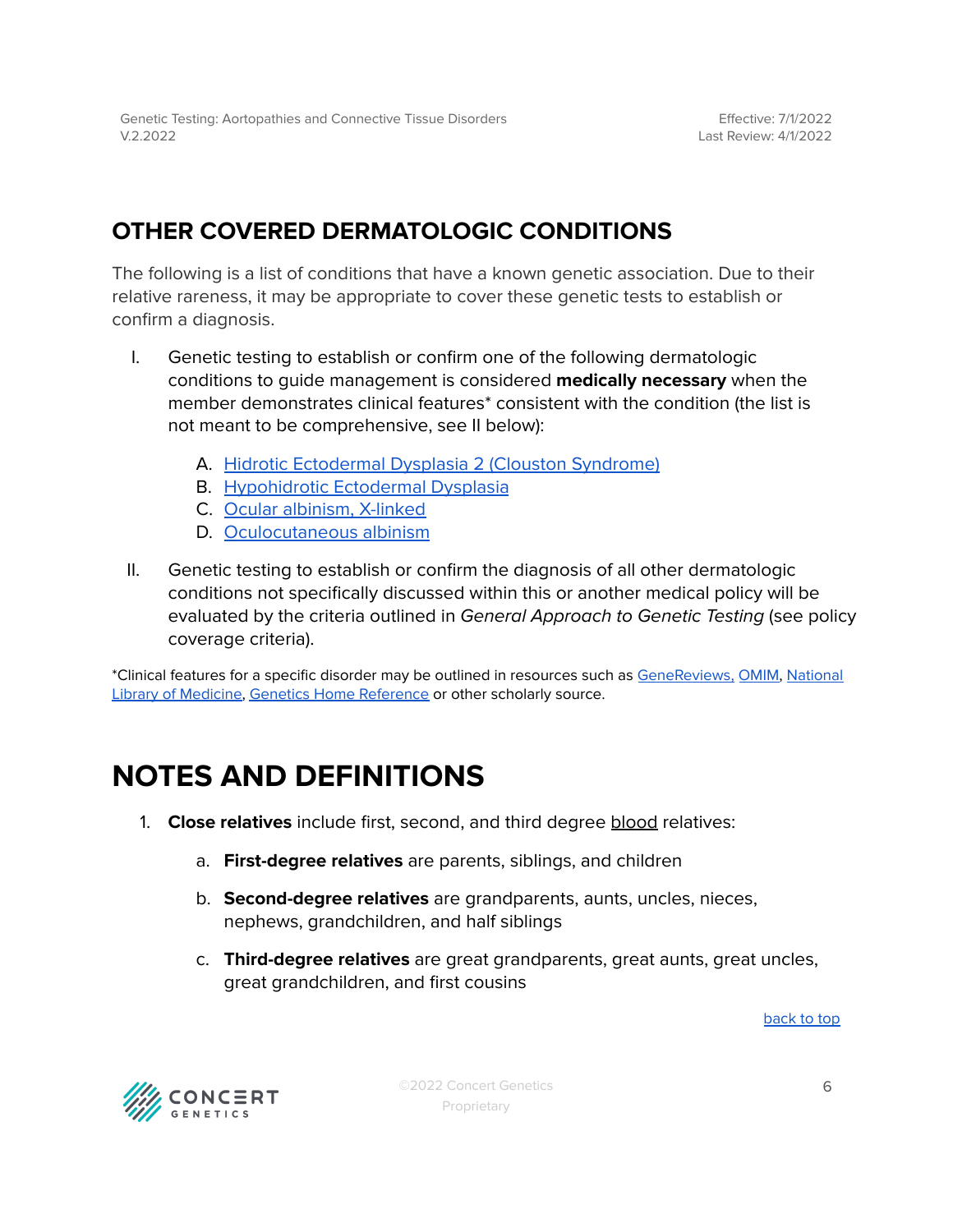## **BACKGROUND AND RATIONALE**

### **GeneReviews**

#### Capillary Malformation-Arteriovenous Malformation Syndrome (CM-AVM)

GeneReviews is an expert-authored review of current literature on a genetic disease, and goes through a rigorous editing and peer review process before being published online. The recommended diagnostic testing for CM-AVM is as follows:

"CM-AVM syndrome should be suspected in individuals who have any of the following:

- Capillary malformations (CMs), the hallmark of CM-AVM syndrome. CMs are generally:
	- Multifocal, atypical pink-to-reddish brown, multiple, small (1-2 cm in diameter), round-to-oval lesions sometimes with a white halo;
	- Composed of dilated capillaries in the papillary dermis
	- Mostly localized on the face and limbs;
	- Seen in combination with arteriovenous malformations (AVMs) or arteriovenous fistulas (AVF), but may be the only finding.
- AVMs/AVFs in soft tissue, bone, and brain that may be associated with overgrowth
- Parkes Weber syndrome phenotype, a cutaneous capillary malformation associated with underlying multiple micro-AVFs and soft-tissue and skeletal hypertrophy of the affected limb"

"When the phenotypic and laboratory findings suggest the diagnosis of CM-AVM syndrome, molecular genetic testing approaches can include use of a multigene panel. A multigene panel that includes EPHB4, RASA1, and other genes of interest is most likely to identify the genetic cause of the condition at the most reasonable cost while limiting identification of variants of uncertain significance and pathogenic variants in genes that do not explain the underlying phenotype."

"The diagnosis of CM-AVM syndrome is established in a proband with suggestive clinical findings and a heterozygous pathogenic variant in EPHB4 or RASA1 identified by molecular genetic testing."

#### Congenital Ichthyosis

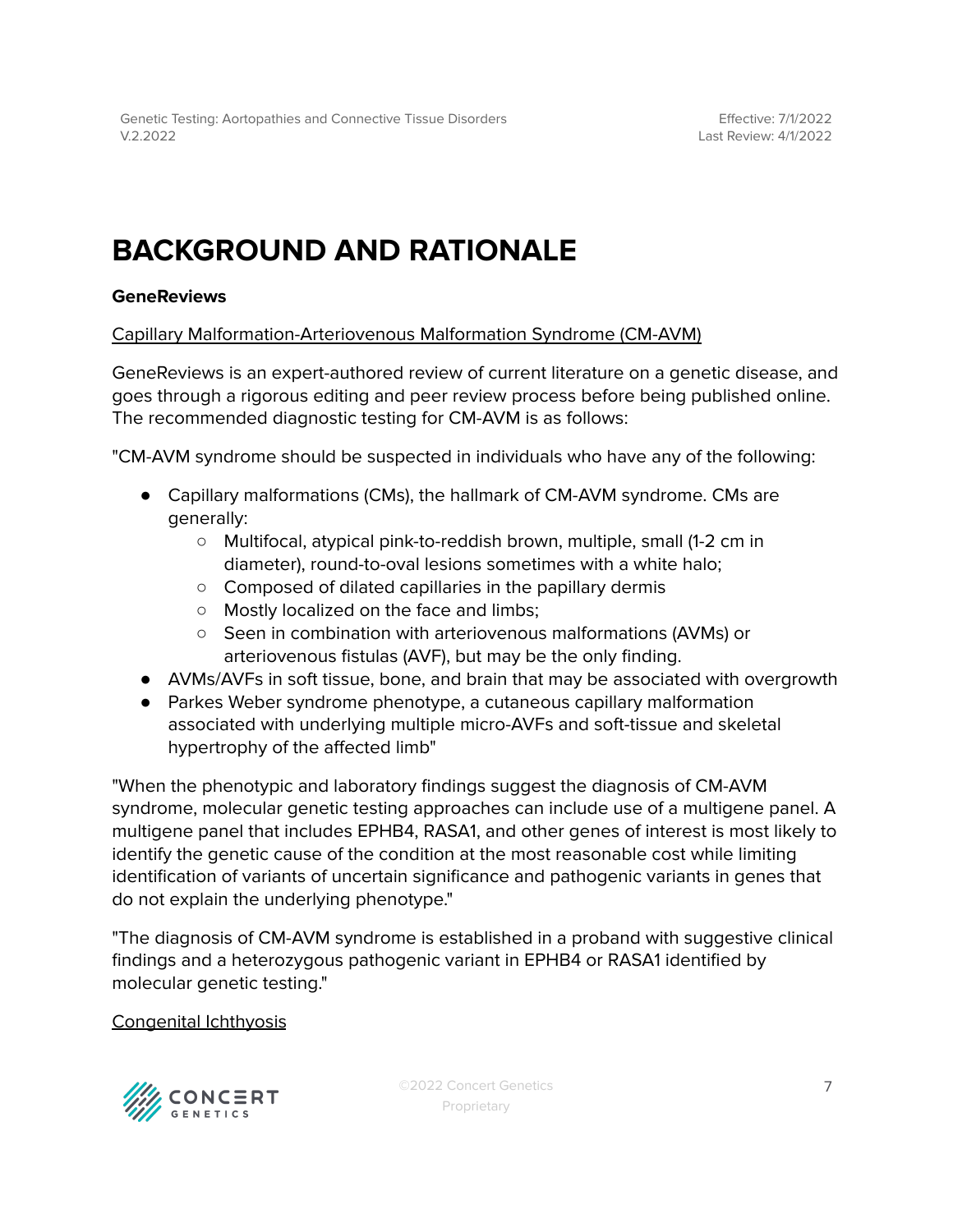GeneReviews is an expert-authored review of current literature on a genetic disease, and goes through a rigorous editing and peer review process before being published online. The recommended diagnostic testing for nonsyndromic congenital ichthyosis is as follows:

"Autosomal recessive congenital ichthyosis (ARCI) encompasses several forms of nonsyndromic ichthyosis. Although most neonates with ARCI are collodion babies, the clinical presentation and severity of ARCI may vary significantly, ranging from harlequin ichthyosis, the most severe and often fatal form, to lamellar ichthyosis (LI) and (nonbullous) congenital ichthyosiform erythroderma (CIE). These phenotypes are now recognized to fall on a continuum; however, the phenotypic descriptions are clinically useful for clarification of prognosis and management."

- The diagnosis of ARCI is established in a proband (typically an infant):
	- With scaly skin with or without a history of harlequin ichthyosis, collodion membrane, or thick, hyperkeratotic skin AND the later development of ONE of the following:
		- Classic lamellar ichthyosis (LI). Brown, plate-like scale over the entire body, associated with ectropion (eversion of eyelids), eclabium (eversion of lips), scarring alopecia, and palmar and plantar hyperkeratosis
		- (Nonbullous) congenital ichthyosiform erythroderma (CIE). Erythroderma (red skin) with fine, white scale and often with palmoplantar hyperkeratosis
		- Intermediate forms with some features of both LI and CIE, or nonLI/nonCIE form with mild hyperkeratosis;

### AND/OR

● By identification of biallelic pathogenic variants in one of the genes listed in Table 1.

"The diagnosis of nonsyndromic ARCI is established by skin findings at birth and in infancy. Skin biopsy is not necessary to establish the diagnosis of ARCI. The twelve genes known to be associated with ARCI are ABCA12, ALOX12B, ALOXE3, CASP14, CERS3, CYP4F22, LIPN, NIPAL4, PNPLA1, SDR9C7, SLC27A4, and TGM1; at least 15% of affected families do not have pathogenic variants in any of the known genes. A multigene panel that includes these genes is the diagnostic test of choice. If such testing is not available, single-gene testing can be considered starting with ABCA12 in

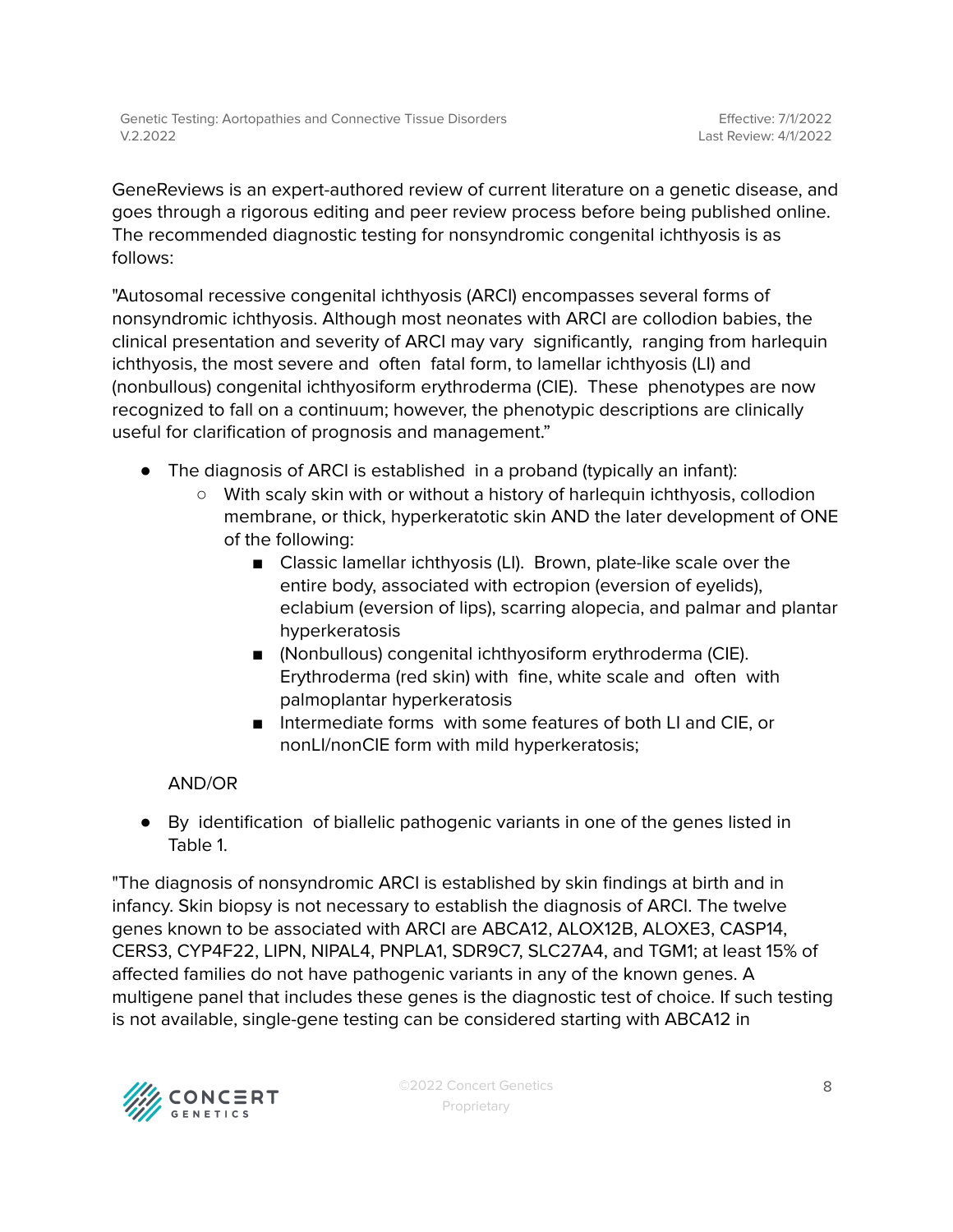Genetic Testing: Aortopathies and Connective Tissue Disorders V.2.2022

Effective: 7/1/2022 Last Review: 4/1/2022

individuals with harlequin ichthyosis, TGM1 in individuals with ARCI without harlequin presentation at birth and SLC27A4 in those presenting with ichthyosis-prematurity syndrome."

#### Epidermolysis Bullosa

#### Epidermolysis Bullosa Simplex

GeneReviews is an expert-authored review of current literature on a genetic disease, and goes through a rigorous editing and peer review process before being published online. The recommended diagnostic testing for epidermolysis bullosa simplex and epidermolysis bullosa with pyloric atresia is as follows:

"The diagnosis of epidermolysis bullosa simplex (EBS) should be suspected in individuals with the following clinical findings:

- Fragility of the skin manifested by blistering with little or no trauma, which typically heals without scarring
- Blistering that:
	- May be present in the neonatal period
	- $\circ$  Primarily affects the hands and feet but can affect the whole body
	- Occurs in annular or curvilinear groups or clusters
	- Can lead to progressive brown pigmentation interspersed with hypopigmented spots on the trunk and extremities that frequently disappears in adult life
	- $\circ$  Is associated with palmar and plantar hyperkeratosis that may be severe
- Nail dystrophy
- Milia
- Family history that is consistent with either an autosomal recessive or autosomal dominant inheritance pattern

Note: Absence of a known family history of EBS does not preclude the diagnosis."

#### Epidermolysis Bullosa - Pyloric Atresia

"The diagnosis of epidermolysis bullosa simplex (EBS) is best established in a proband by the identification of biallelic pathogenic variants in EXPH5 or TGM5 or heterozygous (or rarely biallelic) pathogenic variants in KRT5 or KRT14 by molecular genetic testing. A

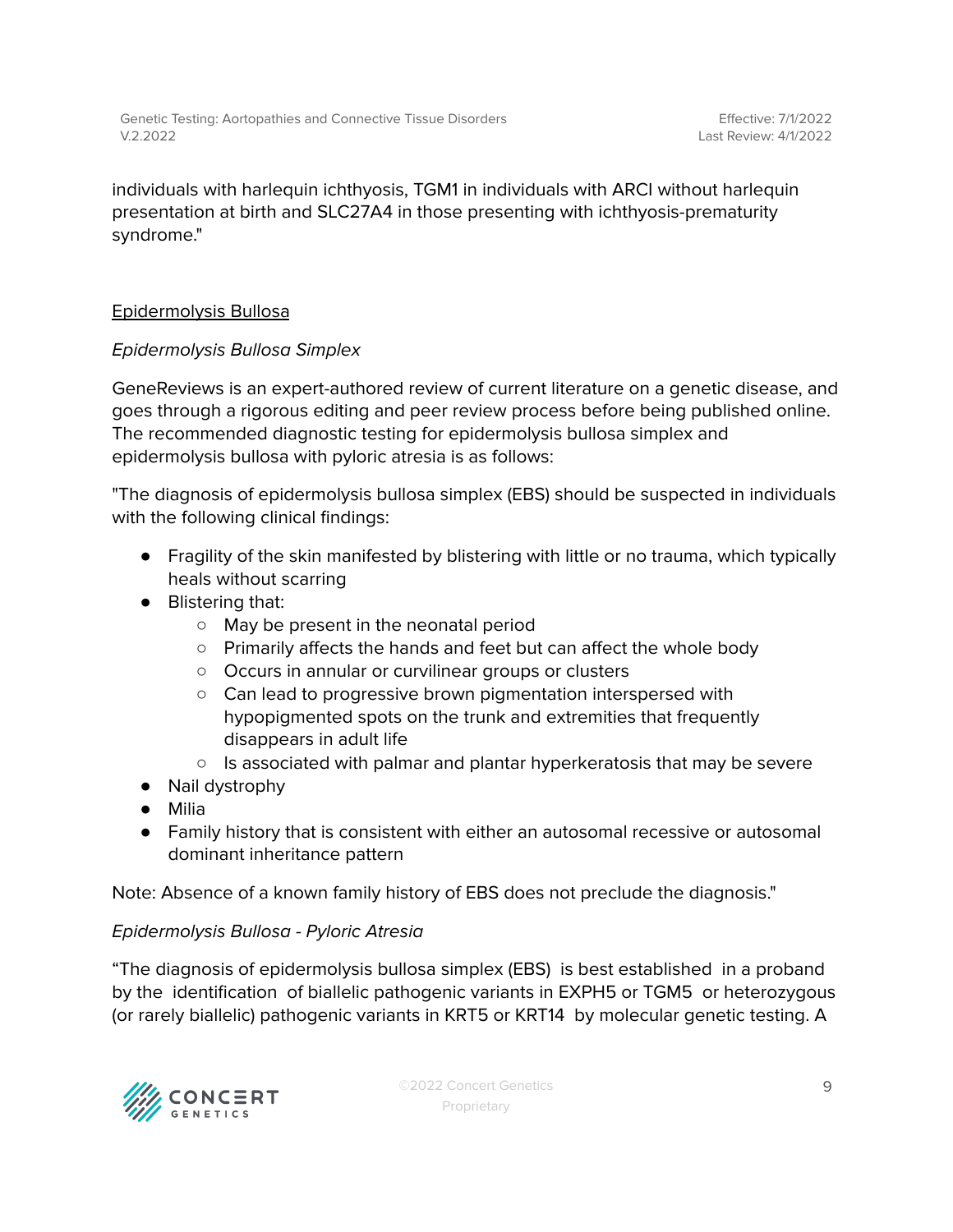multigene panel that includes EXPH5, KRT5, KRT14, TGM5 and other genes of interest (see Differential Diagnosis) may also be considered."

The diagnosis of epidermolysis bullosa with pyloric atresia (EB-PA) "is established in a proband with characteristic clinical findings by molecular genetic testing that identifies biallelic pathogenic variants in one of the genes associated with EB-PA: ITGA6 (~5% of EB-PA), ITGB4 (~80%), or PLEC (~15%). Skin biopsy using transmission electron microscopy (TEM) and/or immunofluorescent antibody/antigen mapping can be performed but is no longer the preferred method of diagnosis."

"Epidermolysis bullosa with pyloric atresia (EB-PA) should be suspected in newborns with the following clinical features:

- Congenital pyloric atresia with vomiting and abdominal distension resulting from complete obstruction of the gastric outlet. Radiographs reveal that the stomach is distended and filled with air
- Fragility of the skin with:
	- Blistering with little or no trauma. Blistering may be mild or severe; however, blisters generally heal with no significant scarring.
	- Significant oral and mucous membrane involvement
	- Large areas of absent skin (aplasia cutis congenita), often with a thin membranous covering, affecting the extremities or head
- Ureteral and renal anomalies, including hydronephrosis, ureterocele, absent bladder, dysplastic kidneys, urinary collecting system/kidney duplication, obstructive uropathy, and glomerulosclerosis."

## <span id="page-9-0"></span>**REFERENCES**

- 1. Bayrak-Toydemir P, Stevenson DA. Capillary Malformation-Arteriovenous Malformation Syndrome. 2011 Feb 22 [Updated 2019 Sep 12]. In: Adam MP, Ardinger HH, Pagon RA, et al., editors. GeneReviews® [Internet]. Seattle (WA): University of Washington, Seattle; 1993-2021. Available from: <https://www.ncbi.nlm.nih.gov/books/NBK52764/>
- 2. Richard G. Autosomal Recessive Congenital Ichthyosis. 2001 Jan 10 [Updated 2017 May 18]. In: Adam MP, Ardinger HH, Pagon RA, et al., editors. GeneReviews®